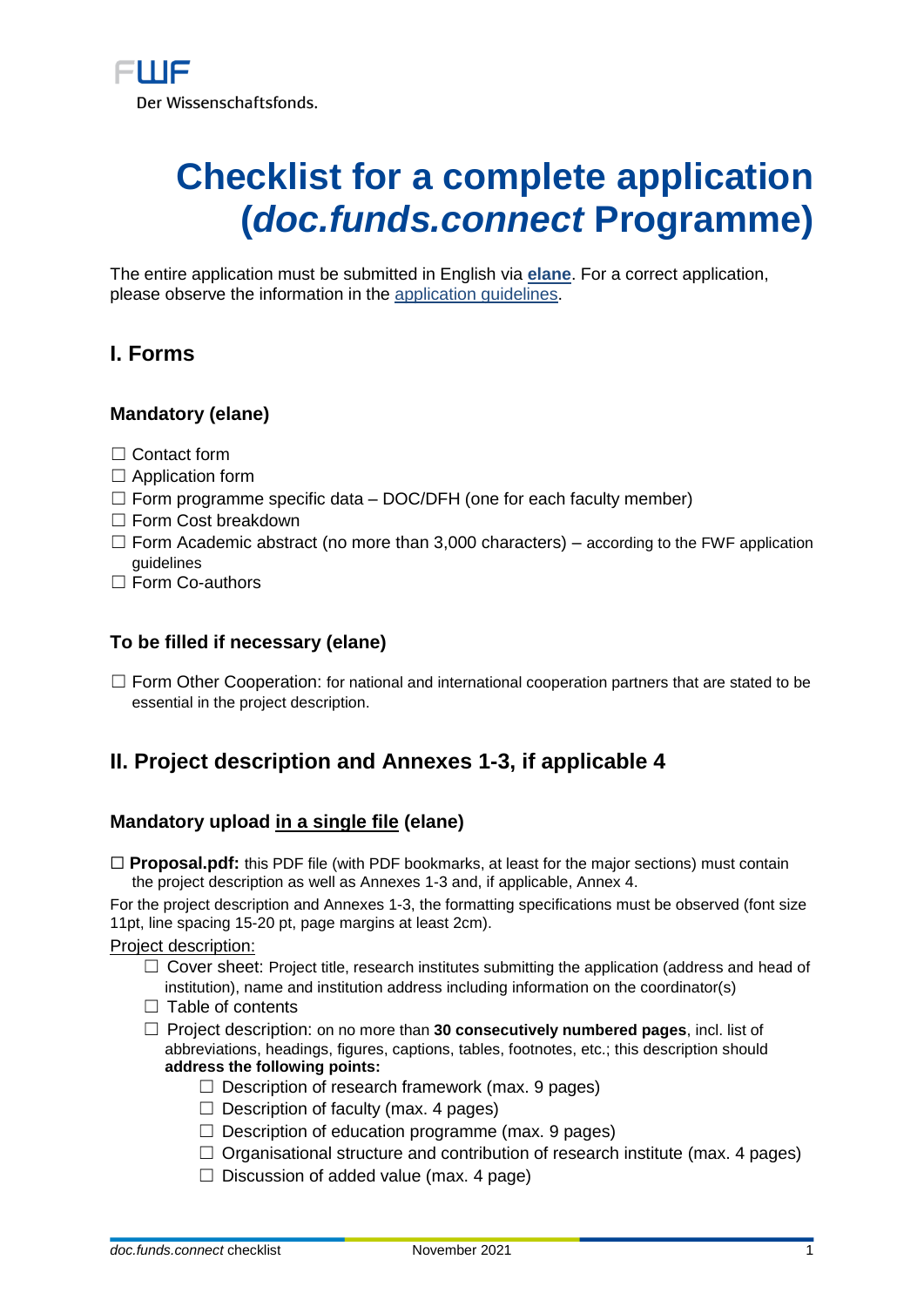

 $\Box$  Annex 1: List of literature cited in the application (References) on max. 5 pages

- $\Box$  Annex 2: Information on and justification of requested funding: The list and justification of the requested funding must be in accordance with the costs indicated in the Cost breakdown form.
	- $\Box$  number of doctoral positions
	- $\Box$  education and training costs
- $\Box$  Annex 3: Academic curriculum vitae (hereinafter referred to as CV) and description of previous research achievements for all faculty members involved in the project (no more than 3 pages per CV)
- ☐ **if applicable** Annex 4: confirmations (collaboration letters, no more than 1 page) of national and international cooperation partners that are stated to be essential in the project description.

## **III Attachments:**

## **Mandatory files to be uploaded individually (elane)**

- $\Box$  Attachment 1: Dissertation\_topics.pdf Description of the planned dissertation projects on no more than 1 page and in a structured form addressing hypotheses/research questions, approach/methods, time frame, and participating faculty. Please note that the number of described dissertation projects must correspond with the number of doctoral candidate positions requested. (merged into one PDF document, with PDF bookmarks) <sup>1</sup>
- $\Box$  Attachment 2: Supervision list.pdf Table with an overview of all doctoral candidates (co-)supervised and all the dissertations assessed by the faculty members in the last 5 years (2016-2021), listed separately for each faculty member and including the following information: name of supervisor/co-supervisor, name of doctoral candidate, title/topic of dissertation, start date, and date of doctoral degree or on-going. (merged into one PDF document, with PDF bookmarks)
- $\Box$  Attachment 3: Publication list.pdf Publication or works list for the last 5 years, broken down into quality assured and non-quality assured for all faculty members involved. (merged into one PDF document, with PDF bookmarks).

## **Optional attachments (elane)**

- $\Box$  Cover Letter.pdf Letter accompanying the application
- $\Box$  Negative\_list.pdf List with names of reviewers who are to be excluded from the review of the application for various reasons (max. 3 names)
- Statement\_publication\_record.pdf

 $\overline{a}$ 

<sup>1</sup> If the description of the dissertation projects is integrated into the ma. 30-page project description, Attachment 1 may be omitted. This must be briefly noted in the cover letter to the FWF.